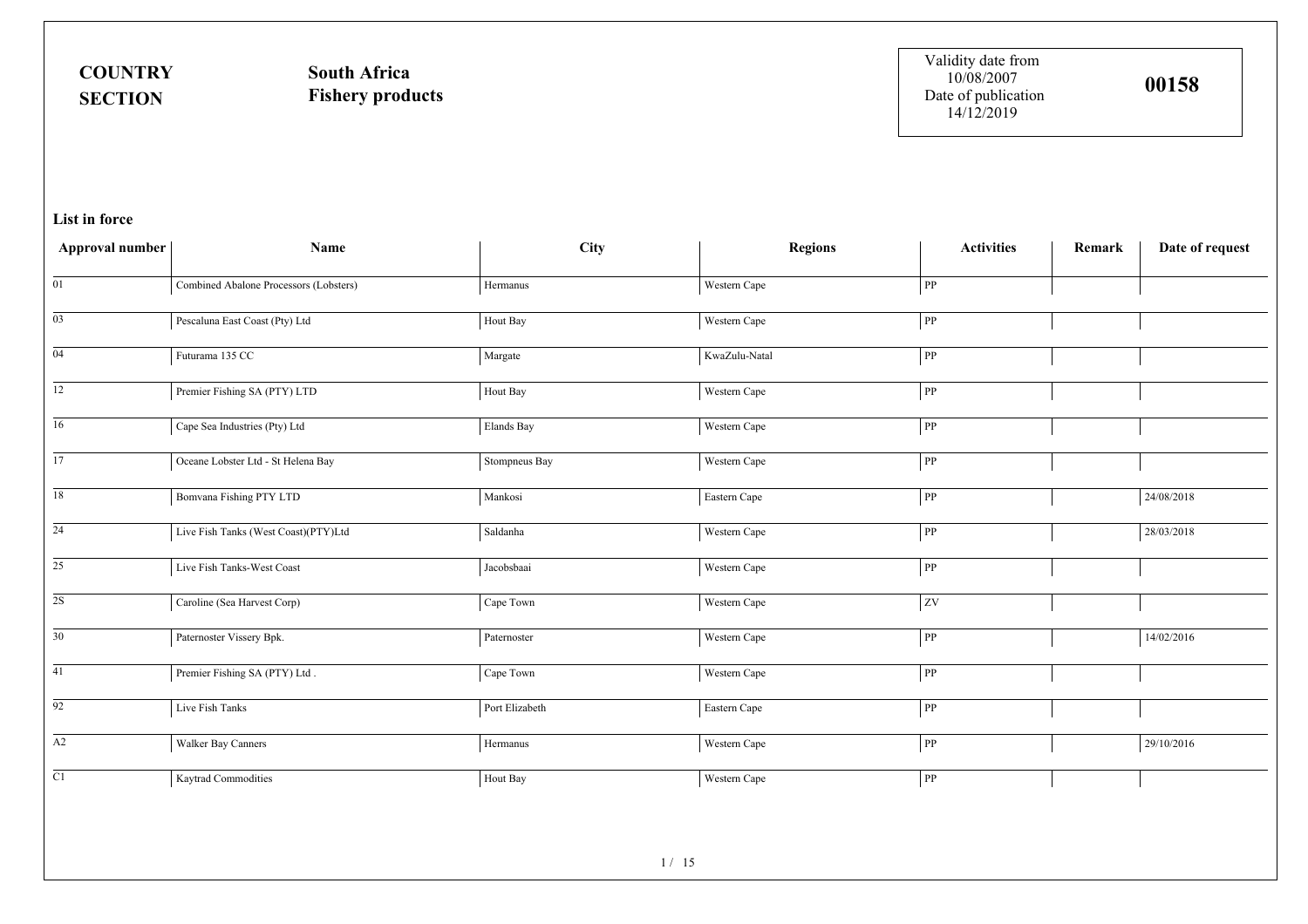|  |  | List in force |
|--|--|---------------|
|--|--|---------------|

| Approval number     | Name                                                                                 | <b>City</b>     | <b>Regions</b> | <b>Activities</b>      | Date of request<br>Remark |
|---------------------|--------------------------------------------------------------------------------------|-----------------|----------------|------------------------|---------------------------|
| C2                  | CCS Logistics- Duncan Dock (Commercial Cold Storage (Pty) Ltd) Cape Town             |                 | Western Cape   | CS, PP                 | 11/09/2019                |
| $\rm{C3}$           | CCS LOGISTICS - Epping (Commercial Cold Storage (Pty) Ltd)                           | Epping          | Western Cape   | $\overline{\text{cs}}$ | 03/02/2009                |
| C4                  | Sea Freeze                                                                           | Hout Bay        | Western Cape   | ${\bf PP}$             | 19/11/2007                |
| C <sub>5</sub>      | Trezilox CC (Trading as Loligo Fishing Enterprises)                                  | Port Elizabeth  | Eastern Cape   | PP                     |                           |
| C7                  | Dried Ocean Products CC                                                              | Port Elizabeth  | Eastern Cape   | $\overline{\text{CS}}$ | 03/02/2009                |
| $\rm{C}8$           | Viking Fishing Division (Sea Harvest Corp)                                           | Cape Town       | Western Cape   | ${\bf PP}$             |                           |
| C9                  | Table Bay Cold Storage (Pty) Ltd.                                                    | Cape Town       | Western Cape   | $_{\rm CS}$            | 30/07/2010                |
| $\overline{CA}$     | I & J Consolidated Cold Stores                                                       | Cape Town       | Western Cape   | $\overline{\text{cs}}$ | 03/02/2009                |
| $\rm CE$            | Balobi Processors (Pty) Ltd                                                          | St. Francis Bay | Eastern Cape   | ${\bf PP}$             |                           |
| $\overline{CG}$     | <b>Blue Seas Products</b>                                                            | Port Elizabeth  | Eastern Cape   | <b>CS</b>              | 03/02/2009                |
| CH                  | Hooke Sea Products                                                                   | Port Elizabeth  | Eastern Cape   | $\overline{\text{cs}}$ | 03/02/2009                |
| $\overline{\rm CJ}$ | Crossberth Cold Stores (Pty) Ltd.                                                    | Cape Town       | Western Cape   | <b>CS</b>              | 03/02/2009                |
| ${\rm CL}$          | Striker Fishing Enterprises (Pty) Ltd                                                | St. Francis Bay | Eastern Cape   | $_{\rm CS}$            | 26/11/2013                |
| $\overline{CO}$     | CCS LOGISTICS - PAARDEN ISLAND (Commercial Cold Storage Paarden Eiland<br>(Pty) Ltd) |                 | Western Cape   | $\rm CS$               | 11/09/2019                |
| CP                  | North End Cold Store                                                                 | Port Elizabeth  | Eastern Cape   | $\overline{\text{CS}}$ | 29/10/2016                |
| CR                  | Ziqenye food Services                                                                | Port Elizabeth  | Eastern Cape   | $\overline{\text{cs}}$ | 29/10/2016                |
| CS                  | <b>GPS</b> Foods                                                                     | Bellville       | Western Cape   | <b>CS</b>              | 14/11/2017                |
| <b>CT</b>           | Ukuqala Trading CC                                                                   | Saint Francis   | Eastern Cape   | $\mathbf{C}\mathbf{S}$ | 16/10/2009                |
| CU                  | African Cold Stores (PTY) Ltd                                                        | Cape Town       | Western Cape   | $\overline{\text{cs}}$ | 28/03/2018                |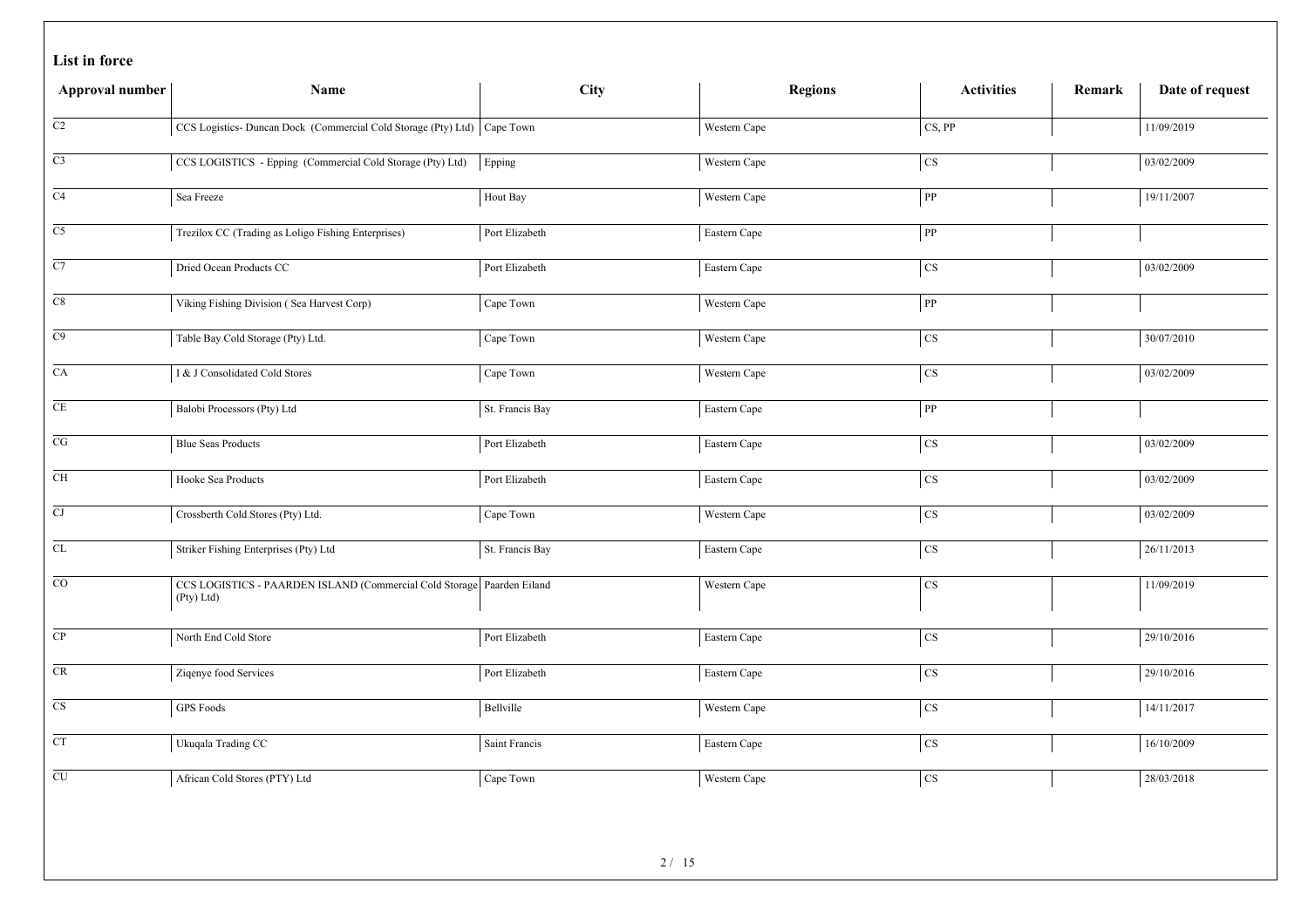|  |  | List in force |
|--|--|---------------|
|--|--|---------------|

| Approval number            | Name                                                   | City            | <b>Regions</b> | <b>Activities</b> | Remark | Date of request |
|----------------------------|--------------------------------------------------------|-----------------|----------------|-------------------|--------|-----------------|
| $\mathrm{CV}$              | Viking Cold Store 3 (Sea Harvest Corp)                 | Cape Town       | Western Cape   | $\rm{CS}$         |        | 16/10/2009      |
| $\mathrm{CW}$              | Aspire Community Processing And Cold Storage (Pty) Ltd | St. Francis Bay | Eastern Cape   | $\cos$            |        | 29/01/2019      |
| <b>CY</b>                  | South Arm 3 - (Sea Harvest Corporation (Pty) Ltd))     | Cape Town       | Western Cape   | $\rm{CS}$         |        | 06/12/2020      |
| $\mathop{\rm D}\nolimits1$ | Irvin & Johnson Fish Products Ltd                      | Paarden Eiland  | Western Cape   | ${\bf PP}$        |        |                 |
| D <sub>3</sub>             | Irvin & Johnson Fish Products Ltd                      | Cape Town       | Western Cape   | ${\rm PP}$        |        |                 |
| D7                         | Selecta Sea Products (Sea Harvest Corp)                | Philippi        | Western Cape   | ${\bf pp}$        |        |                 |
| D <sub>9</sub>             | Snoek Whole Salers                                     | Lansdowne       | Western Cape   | $\cos$            |        | 14/11/2017      |
| $\mathbf{DA}$              | Talhado Fishing Ent (Pty) Ltd                          | Port Elizabeth  | Eastern Cape   | ${\bf PP}$        |        |                 |
| DH                         | GSA Ocean Products (Pty) Ltd                           | Killarney       | Eastern Cape   | ${\bf PP}$        |        |                 |
| $_{\rm DS}$                | Atlantis Seafood Products                              | Atlantis        | Western Cape   | ${\bf PP}$        |        | 07/04/2011      |
| DV                         | Viking Inshore Fishing - (Sea Harvest Corp)            | Mossel Bay      | Western Cape   | ${\bf PP}$        |        |                 |
| E4                         | Sea Vuna Fishing Co (Pty) Ltd                          | Mossel Bay      | Western Cape   | ${\rm PP}$        |        |                 |
| $\rm ER$                   | Quay Marine                                            | Cape Town       | Western Cape   | PP                |        |                 |
| $E$ V                      | Vital Health Foods (Pty) Ltd.                          | Cape Town       | Western Cape   | ${\rm PP}$        |        | 30/07/2010      |
| F1                         | Whale Coast Seafoods (Pty) Ltd                         | Hermanus        | Western Cape   | ${\bf PP}$        |        | 29/01/2019      |
| $\overline{F3}$            | Eyethu Fishing (Pty) Ltd                               | Port Elizabeth  | Eastern Cape   | ${\bf PP}$        |        |                 |
| GO                         | Sea Harvest Corporation                                | Saldanha        | Western Cape   | ${\bf PP}$        |        |                 |
| H                          | Lucky Star Ltd                                         | St. Helena Bay  | Western Cape   | ${\bf PP}$        |        |                 |
| H2                         | Sentinel Seafoods - (Nalitha Investments (Pty) Ltd)    | Hout Bay        | Western Cape   | ${\bf PP}$        |        |                 |
| J3                         | Komicx Fisheries                                       | Kommetjie       | Western Cape   | ${\bf PP}$        |        |                 |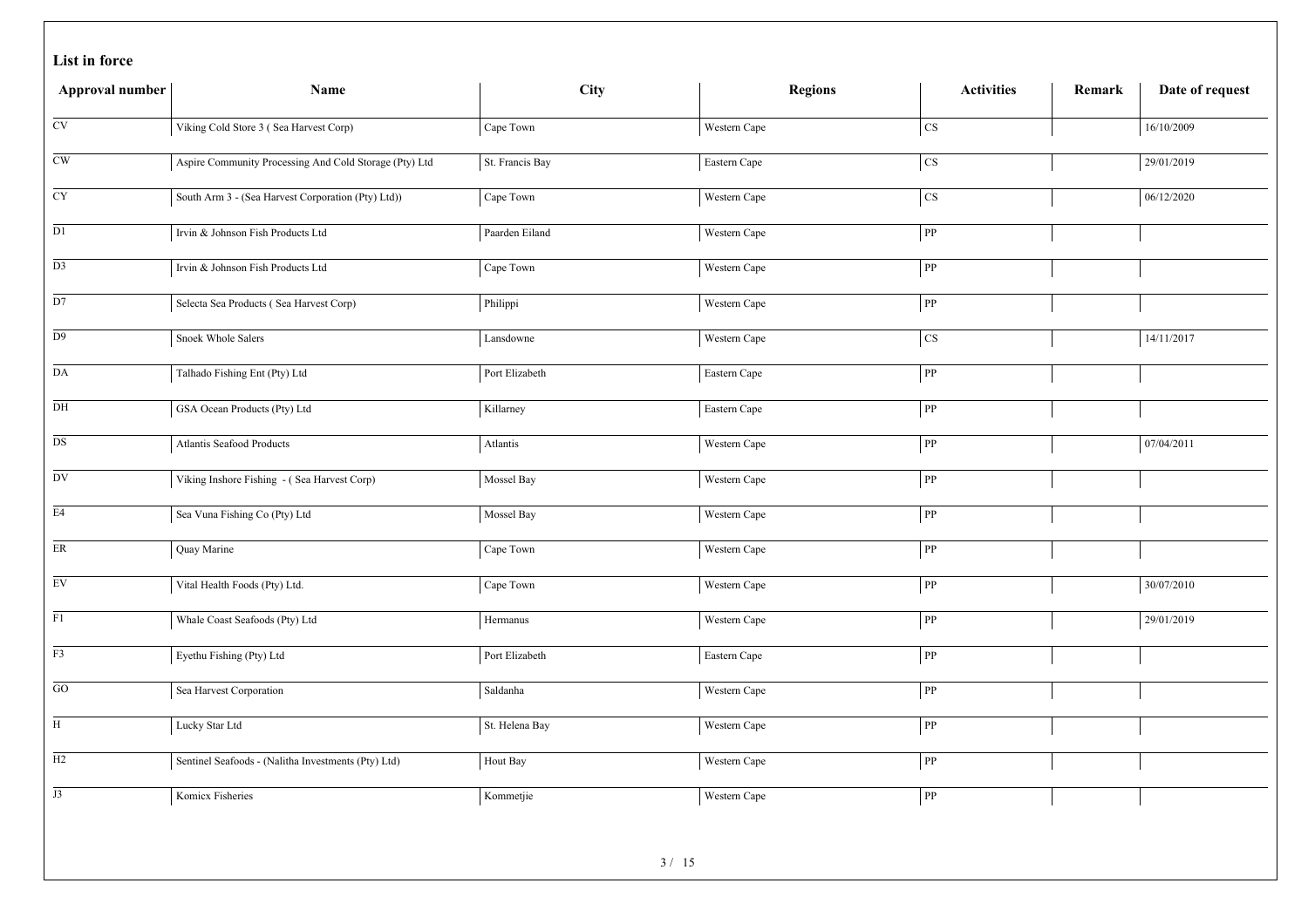| Approval number        | Name                                             | <b>City</b>     | <b>Regions</b> | <b>Activities</b> | Remark | Date of request |
|------------------------|--------------------------------------------------|-----------------|----------------|-------------------|--------|-----------------|
| J <sub>4</sub>         | Amawandle Hake                                   | Cape Town       | Western Cape   | ${\bf pp}$        |        |                 |
| M                      | Amawandle Pelagic (Pty) Ltd                      | Laaiplek        | Western Cape   | ${\bf PP}$        |        |                 |
| P1                     | Jamie Jay (J.D. Tucker)                          | Port Elizabeth  | Eastern Cape   | $ _{\text{ZV}}$   |        |                 |
| P2                     | Silver Laguna (Dazzalle Traders (Pty) Ltd.)      | Port Elizabeth  | Eastern Cape   | ZV                |        |                 |
| P <sub>3</sub>         | Silver Spirit (Lurama 166 (Pty) Ltd              | Port Elizabeth  | Eastern Cape   | ZV                |        | 08/07/2008      |
| <b>P4</b>              | Jika (Moby Dick Fishing Enterprises CC)          | Saint Francis   | Eastern Cape   | ZV                |        |                 |
| P <sub>5</sub>         | Vukani (Vukani Fisheries Ltd)                    | Humansdorp      | Eastern Cape   | $ _{\rm ZV}$      |        |                 |
| $\overline{P7}$        | Andromeda (Sea Harvest Corp)                     | Cape Town       | Western Cape   | ZV                |        |                 |
| $_{\mathrm{P8}}$       | Dolce Vita (Sea Vista Fishing cc)                | Saint Francis   | Eastern Cape   | $ _{\text{ZV}}$   |        |                 |
| $\overline{P9}$        | Donna Mari (Donna Mari Fishing (PTY) Ltd))       | St. Francis Bay | Eastern Cape   | ZV                |        |                 |
| PA                     | Zingela (Golstone Commercial Fishing)            | Jeffreysbaai    | Eastern Cape   | ZV                |        |                 |
| $\overline{PB}$        | Camanga (Blue Water Fishing)                     | Port Elizabeth  | Eastern Cape   | ZV                |        |                 |
| PD                     | Mia Barka (Dodeka)                               | Humansdorp      | Eastern Cape   | ZV                |        |                 |
| PE                     | Atlantic Hunter (South Atlantic Tuna Fishing Cc) | Cape Town       | Western Cape   | <b>ZV</b>         |        | 26/11/2013      |
| $\rm PF$               | Cape Natal (Van Niekerk Fisheries cc)            | Port Elizabeth  | Eastern Cape   | $ _{\text{ZV}}$   |        |                 |
| $\mathbf{P}\mathbf{G}$ | Kendal (R. T. Hooke Fishing)                     | Saint Francis   | Eastern Cape   | ZV                |        |                 |
| PH                     | Vukani II (Vukani Fisheries Ltd)                 | Humansdorp      | Eastern Cape   | $ _{\rm ZV}$      |        |                 |
| $\overline{PJ}$        | Galaxy (Sagittarius Fishing cc)                  | Jeffreysbaai    | Eastern Cape   | $ _{\text{ZV}}$   |        |                 |
| PK                     | Seaquest (Seaquest)                              | Jeffreysbaai    | Eastern Cape   | ZV                |        |                 |
| PM                     | Southern Star (Atlantic Fishing Ent.)            | Humansdorp      | Eastern Cape   | <b>ZV</b>         |        |                 |
|                        |                                                  | $\cdots$        |                |                   |        |                 |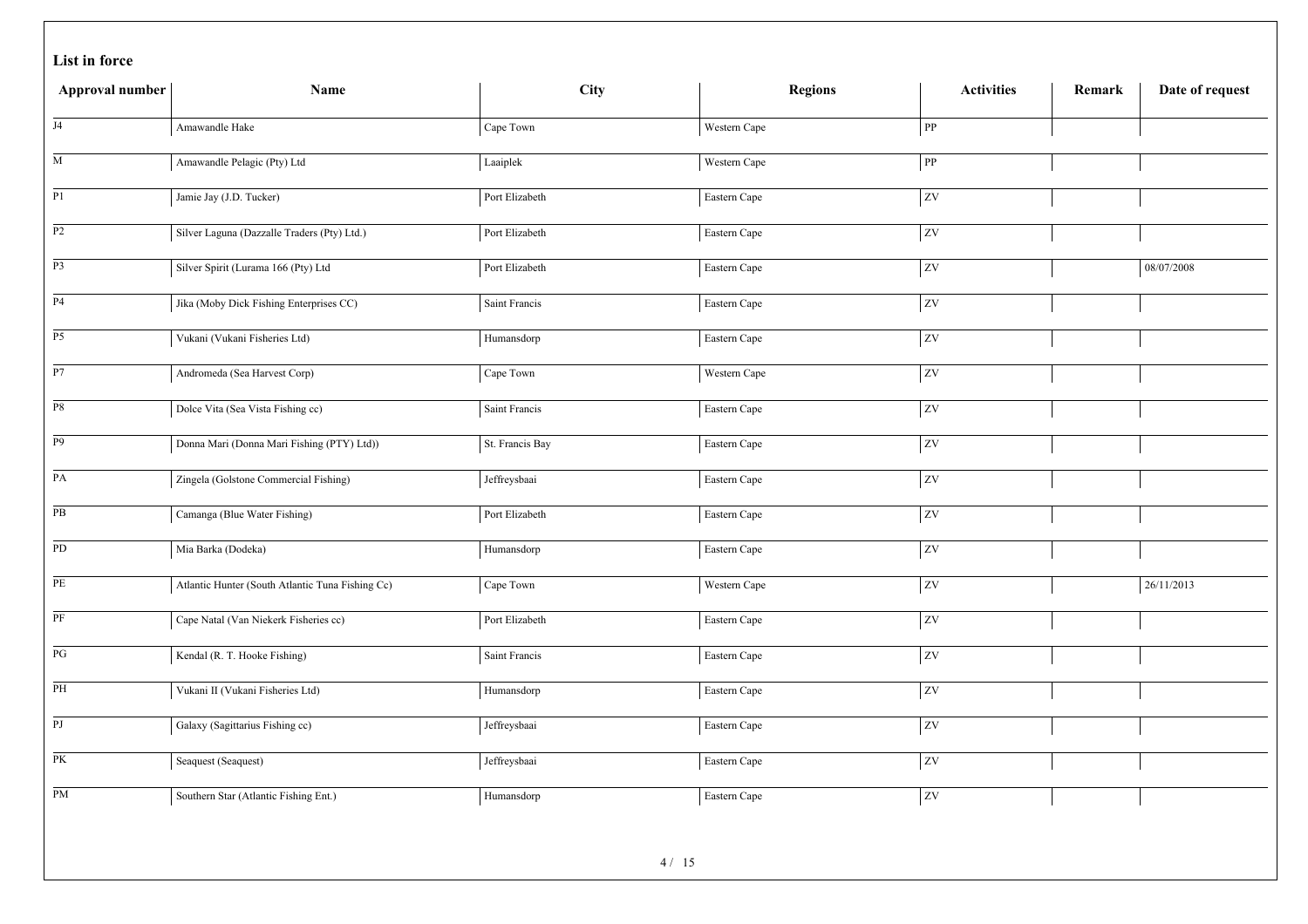|  |  | List in force |
|--|--|---------------|
|--|--|---------------|

| Approval number | Name                                                       | <b>City</b>               | <b>Regions</b> | <b>Activities</b> | Remark | Date of request |
|-----------------|------------------------------------------------------------|---------------------------|----------------|-------------------|--------|-----------------|
| ${\rm PN}$      | Western Star - Western Star Enterprises Fishing (Pty) Ltd. | St. Francis Bay           | Eastern Cape   | ZV                |        |                 |
| $\rm PO$        | Silver Arrow (Talhado Fiishing Enterprises (Pty) Ltd.)     | Port Elizabeth            | Eastern Cape   | zv                |        | 07/04/2011      |
| PP              | Staalkop (MFV Westerdam CC)                                | Cape Town                 | Western Cape   | ${\bf ZV}$        |        | 11/12/2012      |
| PR              | MFV Snow Goose (St Francis Sea Products (Pty) Ltd)         | St. Francis Bay           | Eastern Cape   | ZV                |        |                 |
| $\mathbf{PT}$   | The Don - (Knysna Fishing Co(Pty) Ltd)                     | St. Francis Bay           | Eastern Cape   | ZV                |        |                 |
| ${\rm PU}$      | Rupestris (Rupestris Investments cc)                       | Port Alfred               | Eastern Cape   | ZV                |        |                 |
| PW              | Solitaire (Star Fish Trust)                                | Pennington                | KwaZulu-Natal  | ZV                |        |                 |
| $\overline{PX}$ | Southern Cross (South West Trawlers CC.)                   | Cape Town                 | Western Cape   | ZV                |        |                 |
| $\overline{PZ}$ | Le Marsh (S. Alcock)                                       | Port Elizabeth            | Eastern Cape   | ZV                |        |                 |
| $\overline{R1}$ | Louisa-Claire - Algoa Fishing (Pty) Ltd                    | Port Elizabeth            | Eastern Cape   | <b>FV</b>         |        | 29/10/2016      |
| $\mathbb{R}2$   | Allison (Flor D'Mar Fishing Ent, Cc)                       | Hout Bay                  | Western Cape   | ZV                |        | 26/11/2013      |
| $\overline{R3}$ | Windhoek (Windhoek Fishing (Pty) Ltd.                      | Cape Town                 | Western Cape   | ZV                |        | 06/12/2011      |
| R4              | Southern Crusader (Two Boys Fishing CC)                    | Cape Town                 | Western Cape   | ZV                |        | 20/11/2014      |
| $\overline{R5}$ | Oceana Topaz (Douglas H Fishing (Pty) Ltd)                 | Cape Town                 | Western Cape   | ZV                |        | 06/12/2011      |
| R <sub>6</sub>  | "Ocean Dynamo" - (Tierkop Investments CC)                  | Cape Town                 | Western Cape   | ZV                |        | 05/08/2015      |
| R7              | "I DO" - (Dyer Eiland Visserye (Edms) Bpk)                 | Cape Town                 | Western Cape   | <b>FV</b>         |        | 05/08/2015      |
| ${\bf R8}$      | Ebhayi (Premier Fishing SA (Pty) Ltd                       | Cape Town                 | Western Cape   | <b>ZV</b>         |        | 08/07/2008      |
| R9              | Portia I (Premier Fishing SA (Pty) Ltd)                    | Cape Town                 | Western Cape   | ZV                |        |                 |
| RA              | "Cape Fish 1" - E. W Smith Fishing CC                      | Cape Town                 | Western Cape   | ZV                |        | 14/02/2016      |
| RB              | Lady Aqeelah (Letap Cc)                                    | Port Elizabeth            | Eastern Cape   | <b>ZV</b>         |        | 14/11/2017      |
|                 |                                                            | $\epsilon$ / 1 $\epsilon$ |                |                   |        |                 |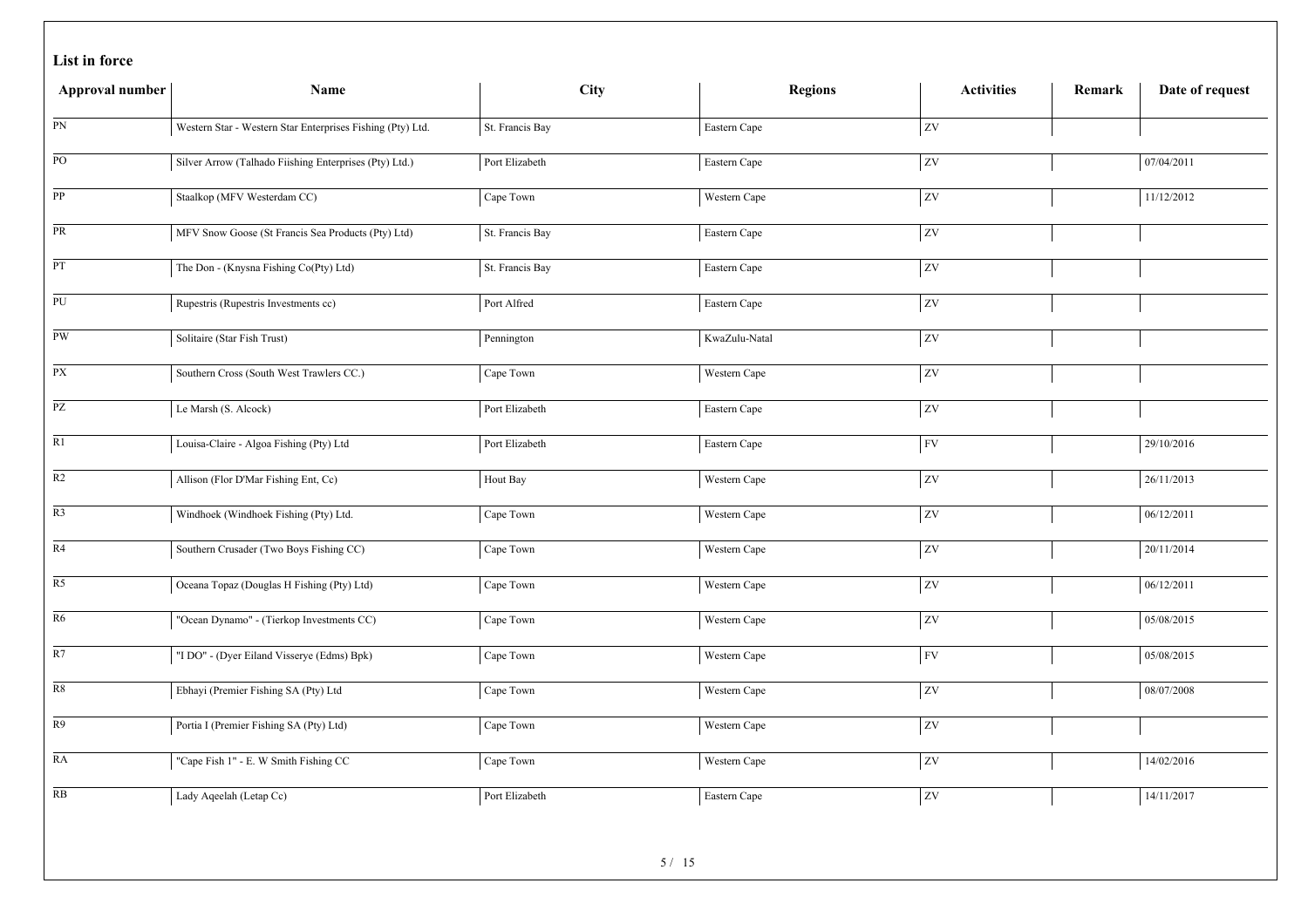| Approval number         | Name                                            | <b>City</b>      | <b>Regions</b> | <b>Activities</b>          | Remark | Date of request |
|-------------------------|-------------------------------------------------|------------------|----------------|----------------------------|--------|-----------------|
| $\overline{RC}$         | Striker (Sea Harvest Corp)                      | Cape Town        | Western Cape   | ZV                         |        |                 |
| RD                      | Rafiki (PGV Dreyer)                             | Port Elizabeth   | Eastern Cape   | ZV                         |        |                 |
| RE                      | Esperanza                                       | Port Elizabeth   | Eastern Cape   | ZV                         |        | 24/08/2018      |
| RF                      | Sistro (Sea Harvest Corp)                       | Cape Town        | Western Cape   | $\ensuremath{\mathrm{FV}}$ |        |                 |
| RG                      | Karin I (Caprivi Fishing (Pty) Ltd)             | St. Francis Bay  | Eastern Cape   | ZV                         |        |                 |
| RH                      | Key Largo (Sea Harvest Corp)                    | Cape Town        | Western Cape   | $\overline{ZV}$            |        | 24/08/2018      |
| RJ                      | Numvuyo (Capstone 69 (Pty) Ltd)                 | Port Elizabeth   | Eastern Cape   | ZV                         |        |                 |
| RK                      | South West Condor (Altius Trading)              | Hout Bay         | Western Cape   | ZV                         |        | 03/02/2009      |
| $\overline{RL}$         | Shehasta (Balobi Fishing Enterprises (Pty) Ltd) | St. Francis Bay  | Eastern Cape   | ZV                         |        |                 |
| RM                      | Sparodon (Balobi Fishing Enterprises (Pty) Ltd) | St. Francis Bay  | Eastern Cape   | $\overline{zv}$            |        |                 |
| $\mathbb{R}\mathcal{N}$ | Princess Azeemah (Le Tap Cc)                    | Port Elizabeth   | Eastern Cape   | ZV                         |        | 15/10/2019      |
| $\overline{RQ}$         | Pumula 111 (Vukani Pumula Cc)                   | Humansdorp       | Eastern Cape   | $\overline{z}$             |        |                 |
| RR                      | Weskus II (Fernandes Fishing CC)                | Cape Town        | Western Cape   | ZV                         |        | 06/12/2011      |
| $\overline{\text{RS}}$  | Criag - (Striker Fishing Enterprises (Pty) Ltd) | St. Francis Bay  | Eastern Cape   | ZV                         |        |                 |
| RT                      | Santa Ana (Umsobomvu Fishing)                   | Port Elizabeth   | Eastern Cape   | ZV                         |        |                 |
| $\overline{RU}$         | Silver Eagle (Talhado Fishing Ent.)             | Port Elizabeth   | Eastern Cape   | $\overline{z}$             |        |                 |
| RV                      | Thane (Tamarin Fishing)                         | Hout Bay         | Western Cape   | ZV                         |        |                 |
| $\mathbf{RW}$           | Eric W II (Visko Seeprodukte (Pty) Ltd)         | Saint Helena Bay | Western Cape   | ZV                         |        |                 |
| $\overline{RX}$         | Malachite -(Twoline Trading 163(Pty)Ltd)        | Cape Town        | Western Cape   | ZV                         |        | 11/09/2019      |
| <b>RY</b>               | Equinox (Mast Fishing cc)                       | Port Elizabeth   | Eastern Cape   | ZV                         |        |                 |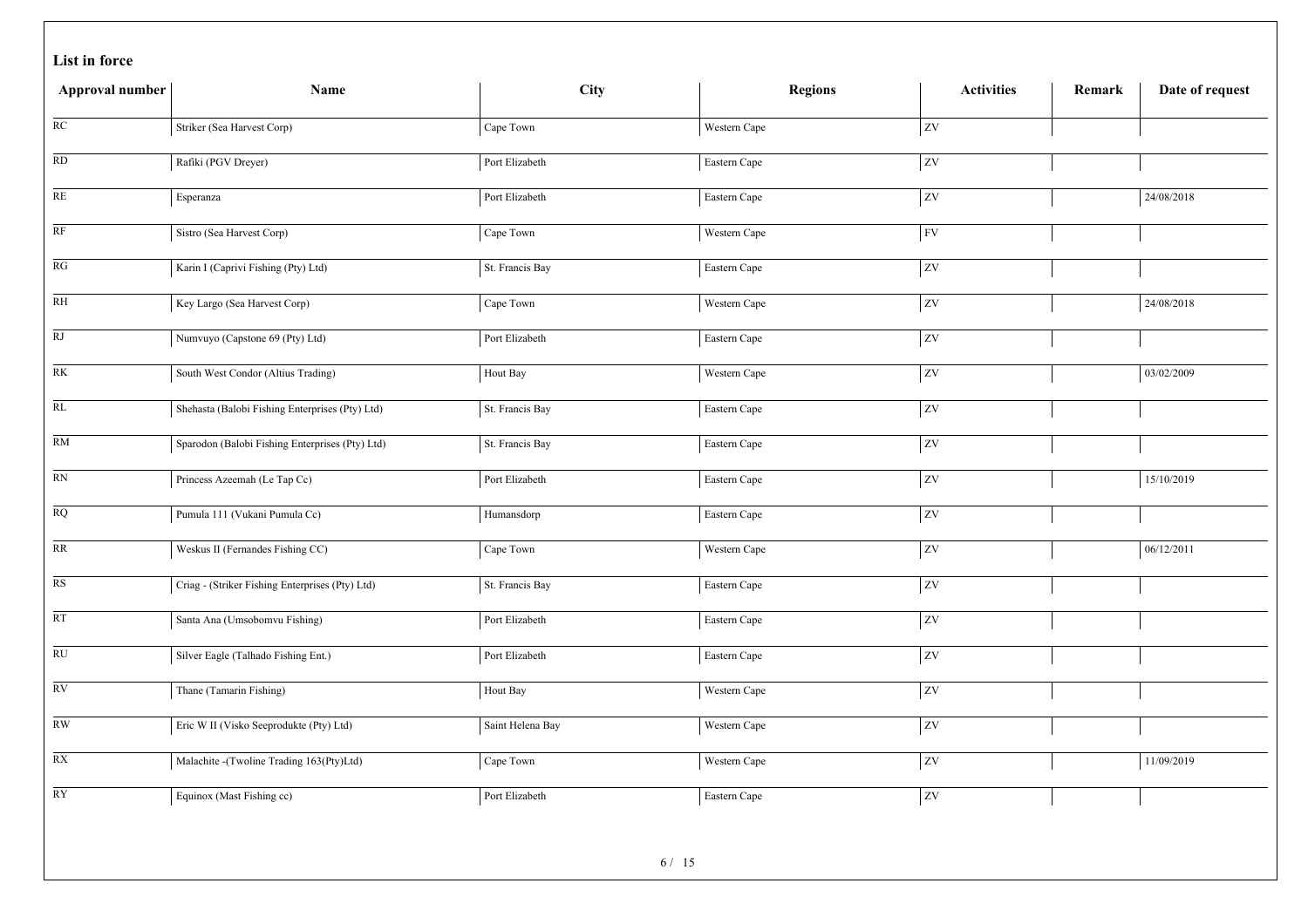|  |  | List in force |
|--|--|---------------|
|--|--|---------------|

| Approval number            | Name                                                      | City             | <b>Regions</b> | <b>Activities</b>      | Remark | Date of request |
|----------------------------|-----------------------------------------------------------|------------------|----------------|------------------------|--------|-----------------|
| RZ                         | Samantha (T.T.M. Fishing)                                 | Saint Francis    | Eastern Cape   | zv                     |        |                 |
| S                          | Pioneer Fishing (West Coast) (Pty) Ltd                    | Saint Helena Bay | Western Cape   | $\overline{\text{PP}}$ |        |                 |
| S <sub>4</sub>             | Barcelona (St. Francis Sea Products cc)                   | Saint Francis    | Eastern Cape   | <b>ZV</b>              |        |                 |
| S5                         | "Isabella Marine" - (Amawandle Hake (Pty) Ltd)            | Cape Town        | Western Cape   | ZV                     |        |                 |
| $\mathbf{S}9$              | Lubbetje (Premier Fishing)                                | Cape Town        | Western Cape   | ZV                     |        |                 |
| SA                         | Boronia (Irvin & Johnson Trawling)                        | Cape Town        | Western Cape   | <b>FV</b>              |        |                 |
| $\rm SB$                   | Blue Bell (Irvin & Johnson Trawling)                      | Cape Town        | Western Cape   | ${\rm FV}$             |        |                 |
| ${\rm SC}$                 | "Umlobi" - "Irvin & Johnson Trawling"                     | Cape Town        | Western Cape   | FV                     |        | 05/08/2015      |
| ${\rm SD}$                 | Iingwane - (Pereira Ocean Products (Pty) Ltd)             | Cape Town        | Western Cape   | ZV                     |        | 11/09/2019      |
| $\overline{\text{SE}}$     | Elandsberg - Imizamoyethu Fishing (Pty Ltd)               | Hout Bay         | Western Cape   | zv                     |        | 06/11/2019      |
| ${\rm SN}$                 | MFV Jacqueline - Jacqueline Fishing Enterprises [Pty] Ltd | Cape Town        | Western Cape   | $ _{\text{ZV}}$        |        | 06/11/2019      |
| $\overline{SO}$            | Ligugu - Tamarin Fishing (Pty) Ltd                        | Port Elizabeth   | Eastern Cape   | zv                     |        | 06/11/2019      |
| $\ensuremath{\mathrm{SZ}}$ | Umzabalazo (Echalar Fishing (Pty) Ltd)                    | Cape Town        | Western Cape   | <b>FV</b>              |        |                 |
| $\overline{T2}$            | Helena Marie (Algoa Fishing (Pty) Ltd)                    | Port Elizabeth   | Eastern Cape   | ZV                     |        | 11/12/2012      |
| T <sub>6</sub>             | Romano Paulo (Romano Paulo Vessel Company)                | Port Elizabeth   | Eastern Cape   | FV                     |        |                 |
| $\overline{T7}$            | Palinurus (Palinurus Vessel Company (Pty) Ltd)            | Port Elizabeth   | Eastern Cape   | <b>FV</b>              |        |                 |
| T <sub>9</sub>             | Lazarus (Indica Fishing (Pty) Ltd)                        | Port Elizabeth   | Eastern Cape   | zv                     |        |                 |
| TB                         | "Cape Challenger" - (LADY OF THE WATERS 13CC)             | Cape Town        | Western Cape   | <b>ZV</b>              |        |                 |
| TC                         | Vukani I (Vukani I H59 Boat (Pty) Ltd)                    | Humansdorp       | Eastern Cape   | ZV                     |        | 19/11/2007      |
| ${\rm TD}$                 | Megalodon (Meglafish (Pty) Ltd)                           | Port St Francis  |                | <b>ZV</b>              |        |                 |
|                            |                                                           | $-1$             |                |                        |        |                 |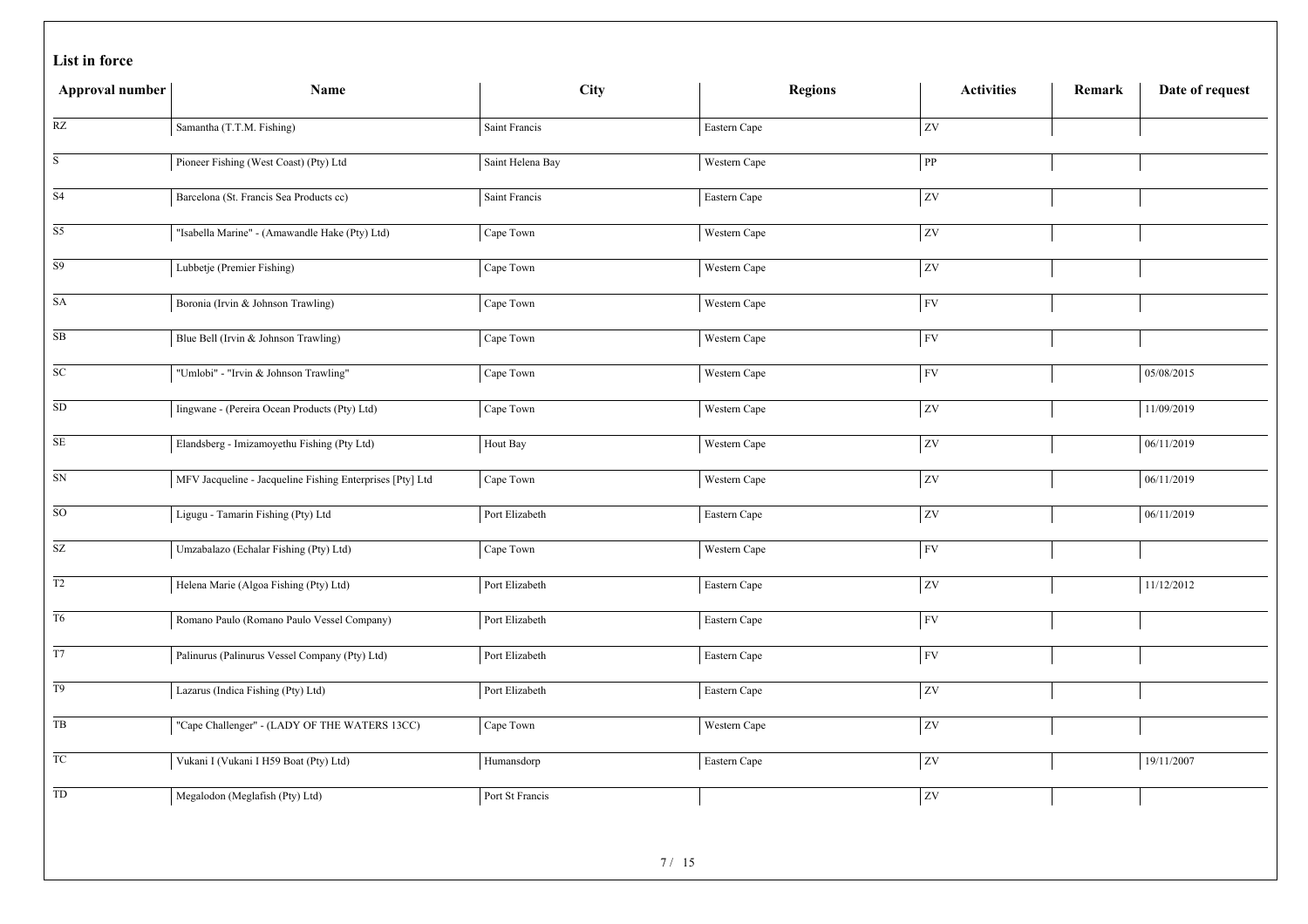|  |  | List in force |
|--|--|---------------|
|--|--|---------------|

| Approval number                                  | Name                                                          | City                    | <b>Regions</b> | <b>Activities</b> | Remark | Date of request |
|--------------------------------------------------|---------------------------------------------------------------|-------------------------|----------------|-------------------|--------|-----------------|
| TG                                               | Kariba (Silver Fishing Ent. cc)                               | Cape Town               | Western Cape   | <b>ZV</b>         |        |                 |
| TH                                               | Hai Lim No.38 (Christie Leonie Fishing (Pty) Ltd)             | Port Elizabeth          | Eastern Cape   | ZV                |        | 06/12/2011      |
| TK                                               | Southern Tiger (Southern Tiger Fishing)                       | Cape Town               | Western Cape   | <b>ZV</b>         |        |                 |
| $\overline{\text{TL}}$                           | Kentucky (Kentucky Fishing cc)                                | Cape Town               | Western Cape   | ZV                |        |                 |
| TM                                               | "Shellfish" - (Balobi Fishing Enterprises (Pty) Ltd)          | Port Elizabeth          | Eastern Cape   | ZV                |        |                 |
| $\mathcal{T}\mathcal{N}$                         | Highland Queen - (Striker Fishing Enterprises (Pty) Ltd)      | St. Francis Bay         | Eastern Cape   | $\overline{zv}$   |        |                 |
| $\overline{TO}$                                  | Comet (Table Bay Fishing (Pty) Ltd)                           | Cape Town               | Western Cape   | $ _{\rm ZV}$      |        | 06/12/2011      |
| TT                                               | Realeka (Blue Continent Products)                             | Cape Town               | Western Cape   | <b>FV</b>         |        |                 |
| $\ensuremath{\mathsf{T}}\ensuremath{\mathsf{U}}$ | Sarabi -(Trados Fishing Co Pty Ltd)                           | Port Elizabeth          | Eastern Cape   | ZV                |        | 06/12/2020      |
| $\overline{TW}$                                  | Bonga (Caylash Fishing Trust)                                 | Port Elizabeth          | Eastern Cape   | zv                |        |                 |
| $\mathcal{T}\mathcal{X}$                         | Predator (Red Hawk Fishing)                                   | Cape Town               | Western Cape   | $\overline{z}$    |        | 06/12/2011      |
| TY <sub>1</sub>                                  | Santa Joana (Umsobomvu Fishing)                               | Port Elizabeth          | Eastern Cape   | ZV                |        |                 |
| $\ensuremath{\mathsf{T}}\ensuremath{\mathsf{Z}}$ | Aranda -(Striker Fishing Enterprises (Pty) Ltd)               | St. Francis Bay         | Eastern Cape   | ZV                |        |                 |
| $\overline{U}0$                                  | Michele (Balobi Fishing Enterprises (Pty) Ltd)                | St. Francis Bay         | Eastern Cape   | zv                |        |                 |
| $\mathop{\mathrm{U2}}$                           | Oceana Rocket (Fernandes Fishing CC)                          | Cape Town               | Western Cape   | zv                |        |                 |
| $\overline{U4}$                                  | Sandalene (BSS Trading N° 17 CC Trading As Sandalene Fishing) | Hout Bay                | Western Cape   | zv                |        | 06/12/2011      |
| U <sub>5</sub>                                   | Jade (Jade Trust)                                             | Saint Francis           | Eastern Cape   | $ _{\rm ZV}$      |        |                 |
| U <sub>6</sub>                                   | Aquilla (Moniz Fisheries (Pty) Ltd)                           | Cape Town               | Western Cape   | zv                |        | 06/12/2011      |
| U <sub>9</sub>                                   | Sea Gull (Calamari Fishing)                                   | Port Elizabeth          | Eastern Cape   | $\overline{ZV}$   |        |                 |
| $\overline{UA}$                                  | Angeley (I. Marais, Angeley Fishing)                          | Saint Francis           | Eastern Cape   | <b>ZV</b>         |        |                 |
|                                                  |                                                               | $Q/I$ $I$ $\mathcal{L}$ |                |                   |        |                 |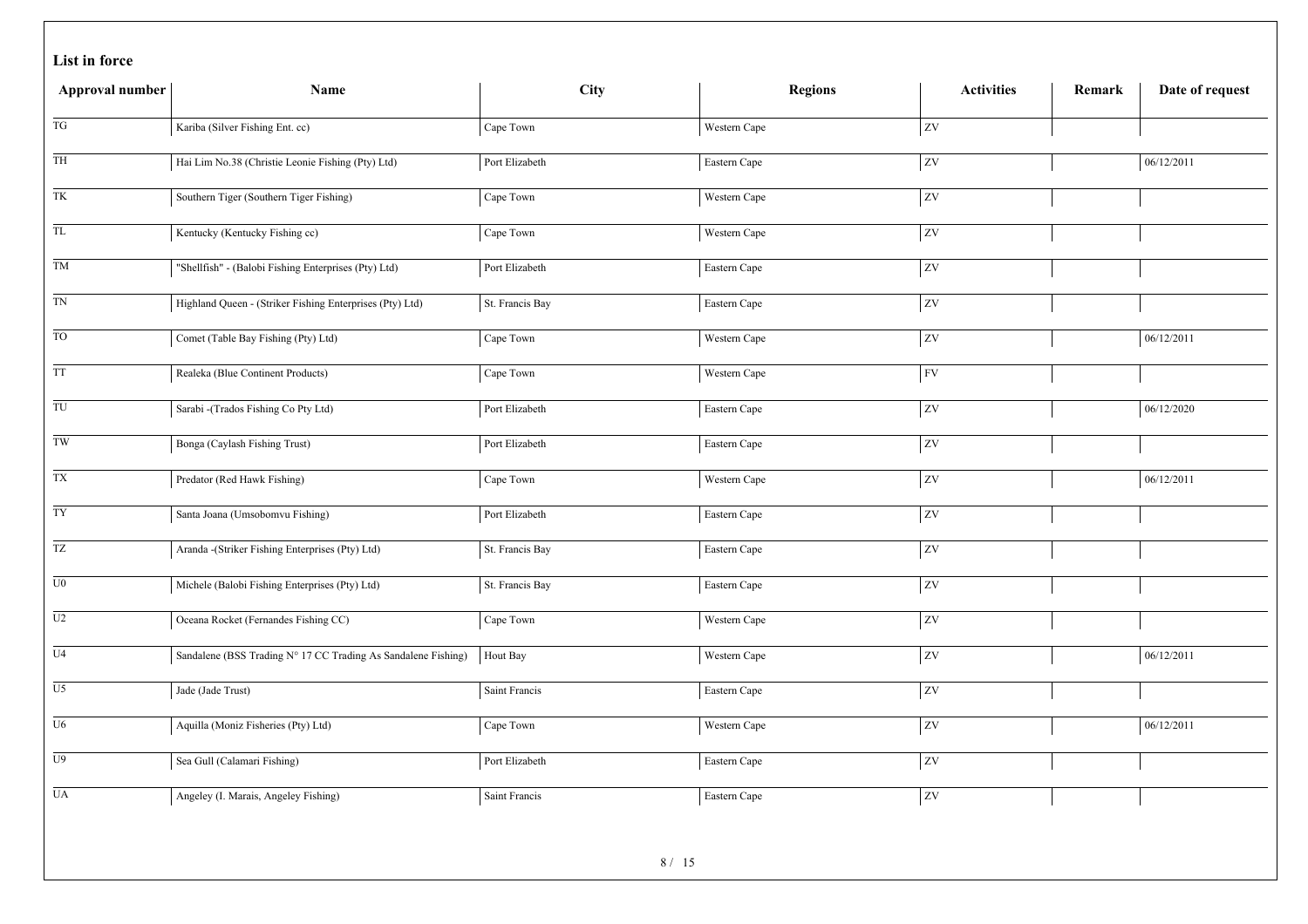|  |  | List in force |
|--|--|---------------|
|--|--|---------------|

| Approval number                   | Name                                               | City                     | <b>Regions</b> | <b>Activities</b> | Remark | Date of request |
|-----------------------------------|----------------------------------------------------|--------------------------|----------------|-------------------|--------|-----------------|
| $_{\rm UB}$                       | Dermar (Peter Platt Ent.)                          | Saint Francis            | Eastern Cape   | <b>ZV</b>         |        |                 |
| $\overline{UC}$                   | Jabula (Rietgans Fishing Ent (Pty) Ltd.)           | Port Elizabeth           | Eastern Cape   | $\overline{ZV}$   |        |                 |
| $\rm{UE}$                         | Silver Taurus (Talhado Fishing Ent.)               | Humansdorp               | Eastern Cape   | <b>ZV</b>         |        |                 |
| $\overline{UF}$                   | Louise Mari (Classic Sailing Adventures (Pty) Ltd) | Port St Francis          |                | $\overline{ZV}$   |        |                 |
| $\overline{UG}$                   | Bandido (Prima Sea Fisheries)                      | Humansdorp               | Eastern Cape   | ZV                |        |                 |
| ${\rm U}{\rm H}$                  | Kraken (GGA Fishing Enterprizes (Pty) Ltd)         | St. Francis Bay          | Eastern Cape   | ZV                |        |                 |
| $\overline{\mathrm{U}\mathrm{J}}$ | Southern Fighter (Atlantic Fishing Ent.)           | Humansdorp               | Eastern Cape   | $ _{\text{ZV}}$   |        |                 |
| $\overline{UK}$                   | Triad (Paarman Fisheries cc)                       | Port Elizabeth           | Eastern Cape   | <b>ZV</b>         |        |                 |
| ${\rm UL}$                        | Robberg (Robberg Sea Food Distributors)            | Plettenberg Bay          | Western Cape   | $ _{\text{ZV}}$   |        |                 |
| $\overline{UM}$                   | Vulgaris (Crestwave 31 (Pty) Ltd.)                 | Port Elizabeth           | Eastern Cape   | ZV                |        |                 |
| $\overline{UN}$                   | Sirocco - (Striker Fishing Enterprises (Pty) Ltd)  | St. Francis Bay          | Eastern Cape   | zv                |        |                 |
| $\overline{UP}$                   | Rosanna (Irvin & Johnson Ltd)                      | Port Elizabeth           | Eastern Cape   | ZV                |        |                 |
| $\overline{UR}$                   | Donette -(Donette Fishing (Pty) Ltd)               | St. Francis Bay          | Eastern Cape   | $ _{\text{ZV}}$   |        | 06/12/2020      |
| $\overline{UT}$                   | Sea Cat (Sea Cat Fishing (Pty) Ltd)                | Humansdorp               | Eastern Cape   | zv                |        |                 |
| <b>UV</b>                         | Jorika (P.G.V. Dreyer)                             | Caledon                  | Western Cape   | $ _{\text{ZV}}$   |        |                 |
| $\overline{UW}$                   | Maryke (Dodeka Trust)                              | Humansdorp               | Eastern Cape   | <b>ZV</b>         |        |                 |
| $\overline{UX}$                   | Cristo Rei (Cyril Burrel Fishing cc)               | Cape Town                | Western Cape   | ZV                |        |                 |
| UY                                | Mufasa (P.G.V. Dreyer)                             | $\operatorname{Caledon}$ | Western Cape   | <b>ZV</b>         |        |                 |
| $\mathbf{U}\mathbf{Z}$            | Maverick (Maverick Fishing (Pty) Ltd.)             | Port Elizabeth           | Eastern Cape   | ZV                |        | 03/02/2009      |
| $\overline{V1}$                   | Lisinda (Sea Harvest Corp)                         | Cape Town                | Western Cape   | <b>ZV</b>         |        | 14/11/2017      |
|                                   |                                                    | 0/15                     |                |                   |        |                 |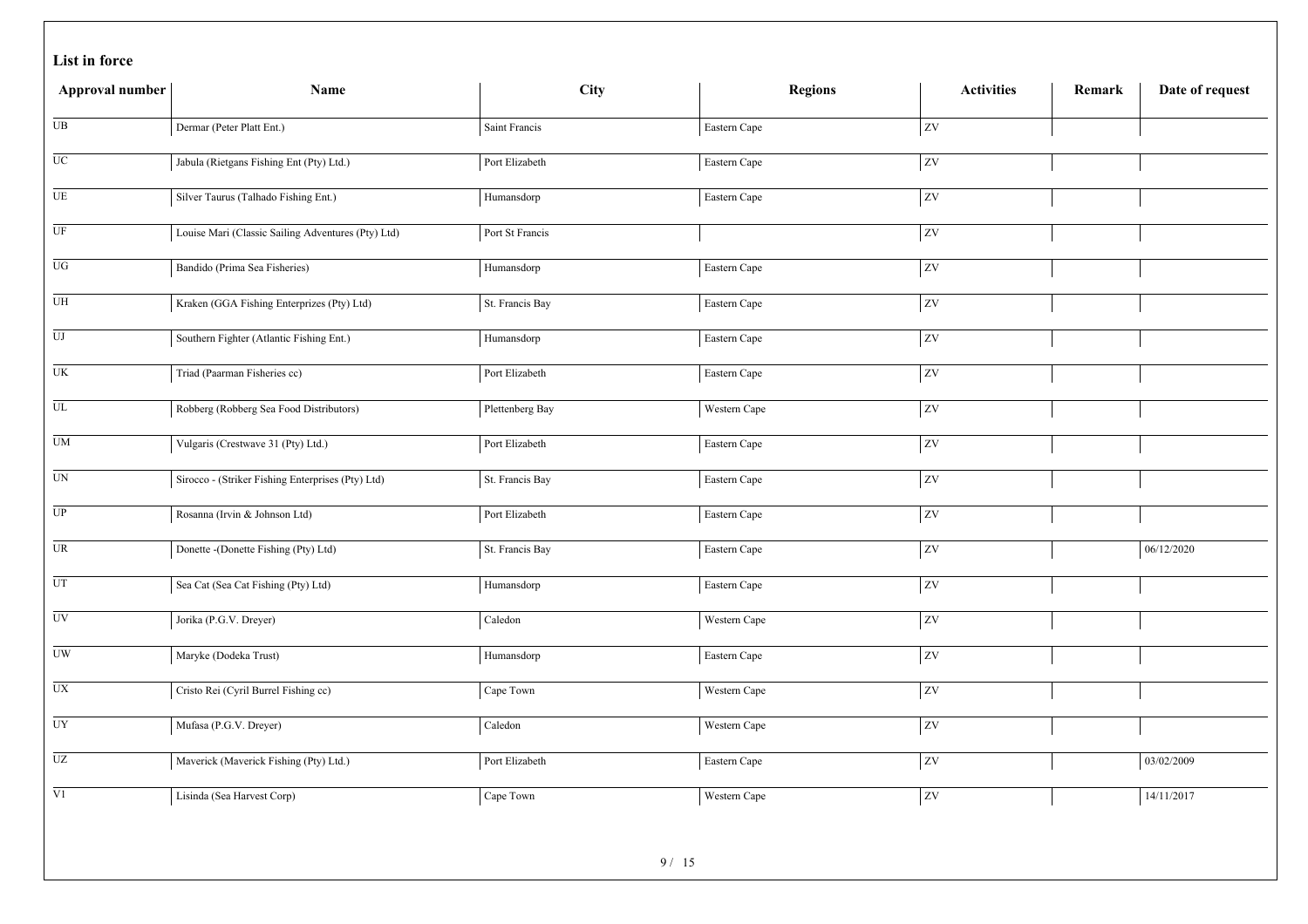| Approval number        | Name                                                       | City            | <b>Regions</b> | <b>Activities</b> | Remark | Date of request |
|------------------------|------------------------------------------------------------|-----------------|----------------|-------------------|--------|-----------------|
| $\overline{V2}$        | Lucerne (Sea Harvest Corp)                                 | Cape Town       | Western Cape   | ZV                |        |                 |
| V <sub>3</sub>         | Lee Anne (Sea Harvest Corp)                                | Cape Town       | Western Cape   | zv                |        |                 |
| V <sub>4</sub>         | Lincoln (Sea Harvest Corp)                                 | Cape Town       | Western Cape   | $ _{\rm ZV}$      |        |                 |
| V <sub>5</sub>         | Lepanto (Sea Harvest Corp)                                 | Cape Town       | Western Cape   | ZV                |        |                 |
| V6                     | Armana (Sea Harvest Corp)                                  | Cape Town       | Western Cape   | zv                |        |                 |
| ${\rm V}8$             | Conquest (Velisa Fishing (Pty) Ltd                         | Port Elizabeth  | Eastern Cape   | ZV                |        | 08/07/2008      |
| V9                     | Harvest Atlantic Peace (Sea Harvest Corporation (Pty) Ltd) | Saldanha        | Western Cape   | FV                |        | 20/11/2014      |
| VA                     | Harvest Lindiwe (Sea Harvest Corp. Ltd)                    | Saldanha        | Western Cape   | FV                |        |                 |
| <b>VB</b>              | "Harvest Veronica" (Sea Harvest Corporation (Pty) Ltd)     | Saldanha        | Western Cape   | <b>FV</b>         |        | 05/08/2015      |
| $\rm VC$               | Blue Marlin (Prima Seevisserye)                            | Humansdorp      | Eastern Cape   | ZV                |        |                 |
| $\rm{VD}$              | Santa Monica (SA Tuna Exporters cc)                        | Cape Town       | Western Cape   | $ _{\rm ZV}$      |        |                 |
| VE                     | Gambit (Saxon Fisheries)                                   | Port Elizabeth  | Eastern Cape   | ZV                |        |                 |
| VF                     | Harvest Mzansi (Sea Harvest)                               | Woodstock       | Western Cape   | FV                |        | 24/08/2018      |
| $\overline{\text{VH}}$ | Blue Dolphin (M.J.M. Casula Fishing CC)                    | Cape Town       | Western Cape   | <b>ZV</b>         |        | 06/12/2011      |
| VJ                     | Vulcan (Copper Moon Trading 612 (Pty) Ltd)                 | Port Elizabeth  | Eastern Cape   | zv                |        | 30/07/2010      |
| $\overline{\text{VK}}$ | Trados (Heuwelkor Agtien)                                  | Caledon         | Western Cape   | <b>ZV</b>         |        |                 |
| $\overline{\text{VL}}$ | Rigel 4 (Ruwekus Fishing (Pty) Ltd)                        | Cape Town       | Western Cape   | ZV                |        | 19/11/2007      |
| ${\rm VM}$             | Oresta (Total Inventions Ioc)                              | Port Elizabeth  | Eastern Cape   | ZV                |        |                 |
| <b>VO</b>              | Laverne (Sea Harvest Corp)                                 | Cape Town       | Western Cape   | ZV                |        | 30/07/2010      |
| $\overline{VP}$        | Jack Robyn - (Striker Fishing Enterprises (Pty) Ltd)       | St. Francis Bay | Eastern Cape   | zv                |        |                 |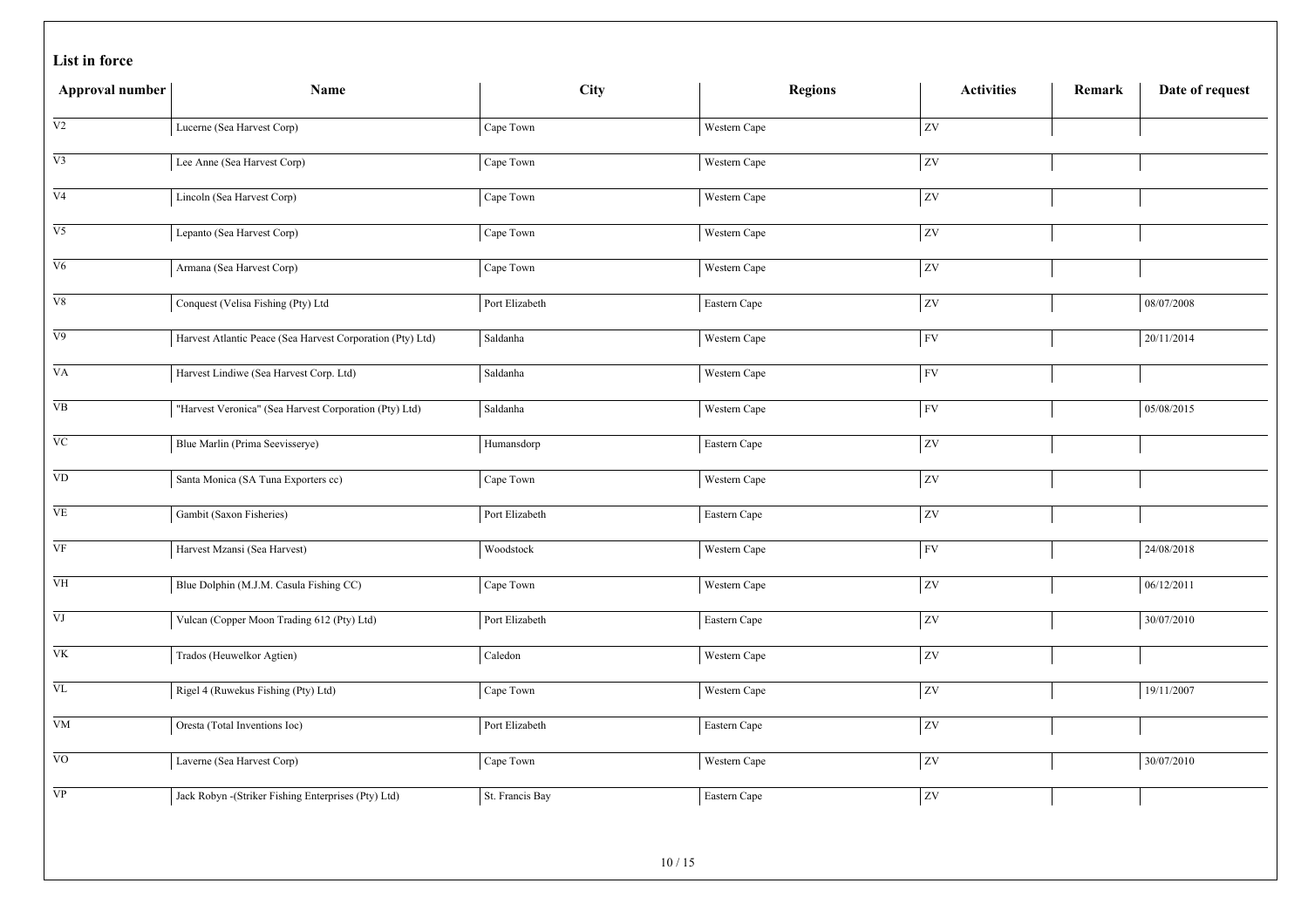|  |  | List in force |
|--|--|---------------|
|--|--|---------------|

| Approval number        | Name                                                | <b>City</b>     | <b>Regions</b> | <b>Activities</b> | Remark | Date of request |
|------------------------|-----------------------------------------------------|-----------------|----------------|-------------------|--------|-----------------|
| <b>VR</b>              | Nicolette (Bross Investments (Pty) Ltd.             | Cape Town       | Western Cape   | ZV                |        | 07/04/2011      |
| $_{\rm VS}$            | "Compass Challenger" (Compass Trawling (Pty) Ltd)   | Cape Town       | Western Cape   | zv                |        | 05/08/2015      |
| <b>VU</b>              | Harvest Atlantic Hope Sea Harvest                   | Saldanha        | Western Cape   | <b>FV</b>         |        | 05/08/2015      |
| $\overline{\text{vw}}$ | Emerald Dawn - Sea Harvest                          | Saldanha        | Western Cape   | <b>FV</b>         |        | 29/10/2016      |
| ${\rm V}{\rm X}$       | Virago (Humansdorp Community Workers)               | Jeffreysbaai    | Eastern Cape   | ZV                |        |                 |
| <b>VY</b>              | Lucky Luke (Lucky Luke Fishing Co)                  | Jeffreysbaai    | Eastern Cape   | ZV                |        |                 |
| $\overline{VZ}$        | Codessa I (Xhantilomzi Fishing)                     | Cape Town       | Western Cape   | <b>FV</b>         |        |                 |
| $\overline{W1}$        | Jolly Fisher (Christina Fishing (PTY) Ltd)          | Saint Francis   | Eastern Cape   | zv                |        |                 |
| W <sub>2</sub>         | Sceptre (Everest Thirty Two (Pty) Ltd)              | Saint Francis   | Eastern Cape   | $ _{\rm ZV}$      |        |                 |
| $\overline{W5}$        | Sharon (Peninsula Fisheries cc)                     | Hout Bay        | Western Cape   | zv                |        |                 |
| W <sub>6</sub>         | Manicwa (H.L.C. Griffiths)                          | Hout Bay        | Western Cape   | $ $ ZV            |        |                 |
| $\overline{W}$         | Peregrine (Peregrine Trust)                         | Humansdorp      | Eastern Cape   | <b>ZV</b>         |        |                 |
| $\,$ W8 $\,$           | Pietro Leanja (Trautman Fishing Ent.)               | Hout Bay        | Western Cape   | ZV                |        |                 |
| W9                     | Raka (Computer Visserye Cc)                         | Port Elizabeth  | Eastern Cape   | zv                |        |                 |
| WA                     | Sangoma (Sangoma Fishing cc)                        | Jeffreysbaai    | Eastern Cape   | ZV                |        |                 |
| WB                     | Silver Dorado (Talhado Fishing Enterprises)         | Humansdorp      | Eastern Cape   | zv                |        |                 |
| <b>WD</b>              | Pegasus (Solitaire Fishing Trust)                   | Humansdorp      | Eastern Cape   | ZV                |        |                 |
| WF                     | MFV Leontina Maria- (Nascimento Fishing CC)         | Cape Town       | Western Cape   | zv                |        |                 |
| WG                     | Striker I - (Striker Fishing Enterprises (Pty) Ltd) | St. Francis Bay | Eastern Cape   | ZV                |        |                 |
| WH                     | Sea Horse (Calamari Fishing (Pty) Ltd)              | Port Elizabeth  | Eastern Cape   | <b>ZV</b>         |        |                 |
|                        |                                                     | 11/15           |                |                   |        |                 |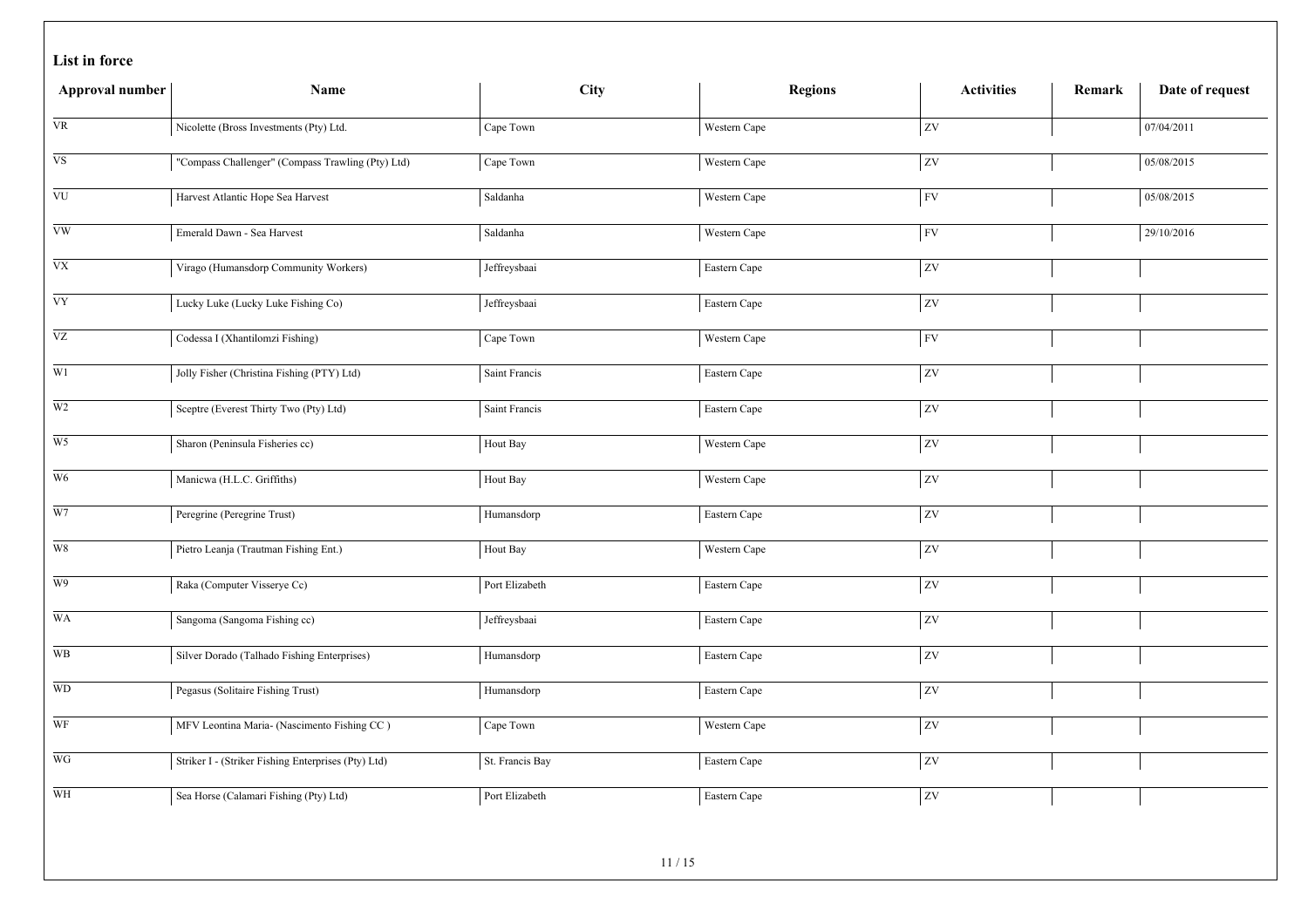|  |  | List in force |
|--|--|---------------|
|--|--|---------------|

| Approval number            | Name                                            | <b>City</b>      | <b>Regions</b> | <b>Activities</b> | Remark | Date of request |
|----------------------------|-------------------------------------------------|------------------|----------------|-------------------|--------|-----------------|
| WJ                         | Erongo II (Kraanvoël Beleggings)                | Port Elizabeth   | Eastern Cape   | zv                |        |                 |
| WK                         | Altair - (Knysna Fishing Co(Pty) Ltd)           | St. Francis Bay  | Eastern Cape   | zv                |        |                 |
| <b>WL</b>                  | Willem W (Visko Sea Products (PTY) LTD)         | Saint Helena Bay | Western Cape   | $\overline{z}$    |        |                 |
| <b>WM</b>                  | Southern Knight (Atlantic Fishing Enterprises)  | Humansdorp       | Eastern Cape   | ZV                |        |                 |
| $\overline{WN}$            | Sea Star (Calamari Fishing (Pty) Ltd)           | Port Elizabeth   | Eastern Cape   | ZV                |        |                 |
| <b>WP</b>                  | Sea Robin (Calamari Fishing (Pty) Ltd)          | Port Elizabeth   | Eastern Cape   | ZV                |        |                 |
| $\overline{\text{WR}}$     | Andejach (Rafel Ondernemings BPK)               | Port Elizabeth   | Eastern Cape   | $\overline{z}$    |        |                 |
| $\overline{WS}$            | Trident (Saxon Fishing)                         | Jeffreysbaai     | Eastern Cape   | zv                |        |                 |
| X1                         | Derek (Talhado Fishing Enterprises (Pty) Ltd)   | Port Elizabeth   | Eastern Cape   | $ _{\text{ZV}}$   |        | 26/11/2013      |
| $\overline{X2}$            | Umgibe (Vumani Fishing (Pty) Ltd.)              | Port Elizabeth   | Eastern Cape   | zv                |        |                 |
| X3                         | Gandalf (RGS Fishing)                           | Port Elizabeth   | Eastern Cape   | zv                |        |                 |
| $\overline{X4}$            | Abraham T (Crossberth Cold Stores (Pty) Ltd)    | Cape Town        | Western Cape   | zv                |        |                 |
| X5                         | Raptor (Zingara Trust)                          | Jeffreysbaai     | Eastern Cape   | zv                |        |                 |
| X6                         | Mtagati (Trevor's Commercial Fishing (PTY) LTD) | Port Elizabeth   | Eastern Cape   | $\overline{z}$    |        |                 |
| $\mathbf{X}7$              | Oceana Amethyst (Radiant Fishing CC)            | Cape Town        | Western Cape   | ZV                |        |                 |
| X8                         | Santa Maria (Umsobomvu Fishing)                 | Port Elizabeth   | Eastern Cape   | ZV                |        |                 |
| X9                         | Santa Lara (Umsobomvu Fishing)                  | Port Elizabeth   | Eastern Cape   | $ _{\rm ZV}$      |        |                 |
| $\mathbf{X}\mathbf{A}$     | Allin (Sea Harvest Corp)                        | Cape Town        | Western Cape   | zv                |        | 24/08/2018      |
| $\ensuremath{\mathbf{XE}}$ | South West Lapwing (Rocket Trading CC)          | Cape Town        | Western Cape   | $\overline{ZV}$   |        | 06/12/2011      |
| $\overline{\text{XF}}$     | Basani (Basani Marine (Pty) Ltd)                | Cape Town        | Western Cape   | FV                |        |                 |
|                            |                                                 | 10111            |                |                   |        |                 |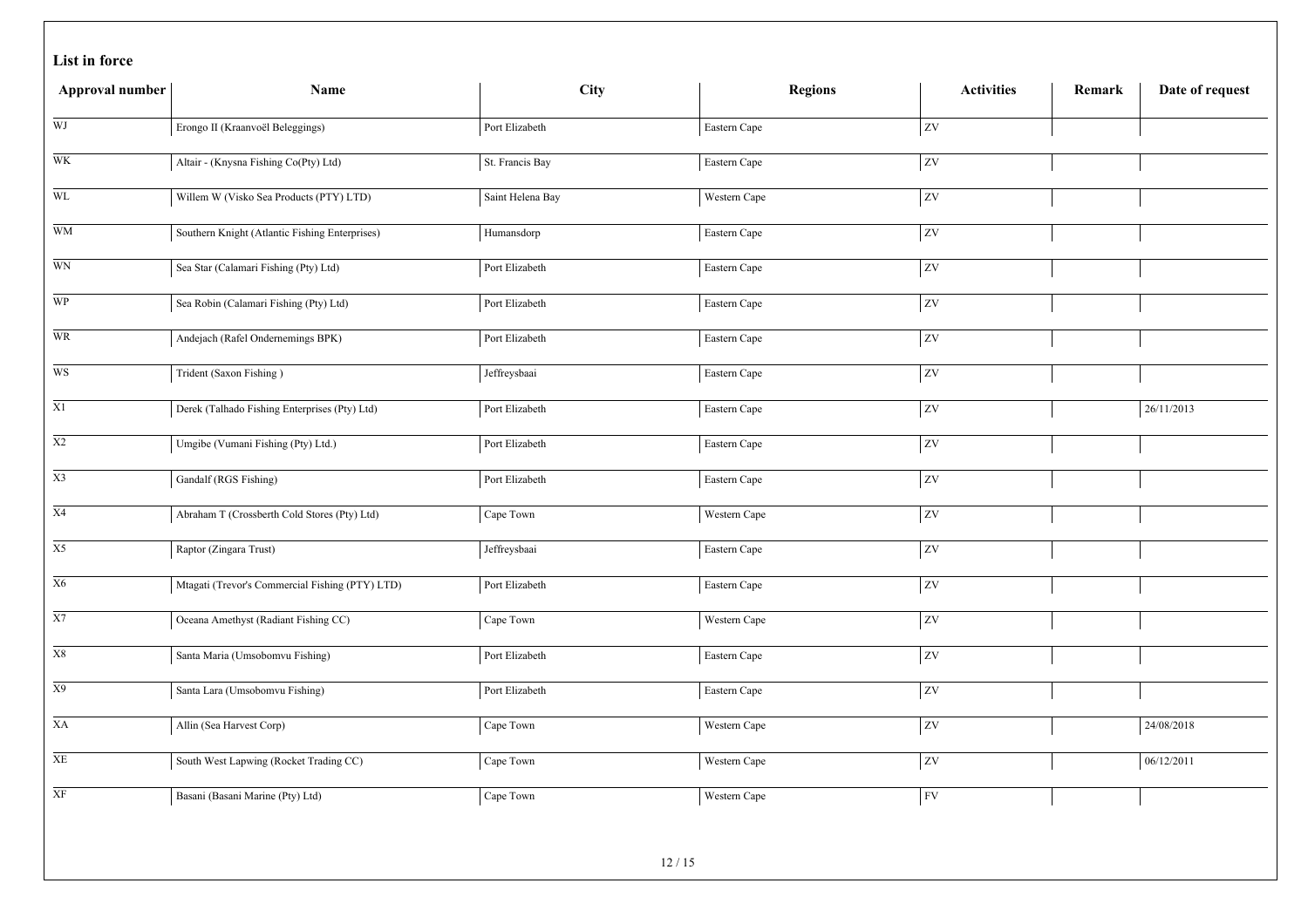|  |  | List in force |
|--|--|---------------|
|--|--|---------------|

| Approval number | Name                                         | City            | <b>Regions</b> | <b>Activities</b>      | Remark | Date of request |
|-----------------|----------------------------------------------|-----------------|----------------|------------------------|--------|-----------------|
| XG              | Zamani 1 (Basani MarinePty Ltd)              | St. Helena Bay  | Western Cape   | <b>FV</b>              |        | 05/09/2017      |
| $\mathbf{XL}$   | Atu-S (H.R. Fishing Cc.)                     | Cape Town       | Western Cape   | ZV                     |        |                 |
| XN              | MFV Nomzamo 1 (Eyethu Trawling Pty Ltd)      | Port Elizabeth  | Eastern Cape   | FV                     |        | 14/11/2017      |
| $\overline{XP}$ | Malagas II (Kentucky Fishing Cc.)            | Cape Town       | Western Cape   | $\overline{zv}$        |        |                 |
| $\overline{X}S$ | Tina (Joenardo Fishing CC)                   | Cape Town       | Western Cape   | ZV                     |        |                 |
| <b>XT</b>       | Umzamo (Kamassi Maritime Construction)       | Port Elizabeth  | Eastern Cape   | ZV                     |        |                 |
| $\overline{XX}$ | Boetiebert (Dyer Eiland Visserye)            | Gansbaai        | Western Cape   | FV                     |        |                 |
| ${\bf Y0}$      | Sherene (The Piscisan Trust)                 | Port Elizabeth  | Eastern Cape   | zv                     |        |                 |
| $\overline{Y1}$ | "Beatrice Marine" (Amawandle Hake (Pty) Ltd) | Cape Town       | Western Cape   | FV                     |        | 01/02/2021      |
| $\overline{Y5}$ | Elbe (E.W. Smith)                            | Cape Town       | Western Cape   | $\overline{z}$         |        |                 |
| $\overline{Y7}$ | Khulisa Eyethu (Suidor Trawling (Pty) Ltd)   | Port Elizabeth  | Eastern Cape   | FV                     |        |                 |
| $\overline{Y8}$ | Brigitte (Brigitte Trust)                    | Humansdorp      | Eastern Cape   | zv                     |        |                 |
| Y9              | Jolene - (Knysna Fishing Co(Pty) Ltd)        | St. Francis Bay | Eastern Cape   | ZV                     |        |                 |
| YA              | Radiant Star (Radiant Fishing CC)            | Cape Town       | Western Cape   | ZV                     |        |                 |
| YD              | Coombava (Rustee (Pty) Ltd)                  | St. Francis Bay | Eastern Cape   | $\mathbf{Z}\mathbf{V}$ |        |                 |
| YF              | Casablanca (Sea Harvest Corp)                | Cape Town       | Western Cape   | <b>ZV</b>              |        |                 |
| $\overline{YG}$ | June II (Letap Cc)                           | Port Elizabeth  | Eastern Cape   | $ z_{V} $              |        |                 |
| YH              | Dheneb- (Knysna Fishing Co(Pty) Ltd)         | St. Francis Bay | Eastern Cape   | zv                     |        |                 |
| $\overline{YJ}$ | Ubuntu (Tresso Trading 626 (Pty) Ltd)        | Cape Town       | Western Cape   | $\overline{ZV}$        |        |                 |
| YL              | Sante Cruz (Sijubilye Fishing (PTY) LTD)     | Cape Town       | Western Cape   | <b>ZV</b>              |        |                 |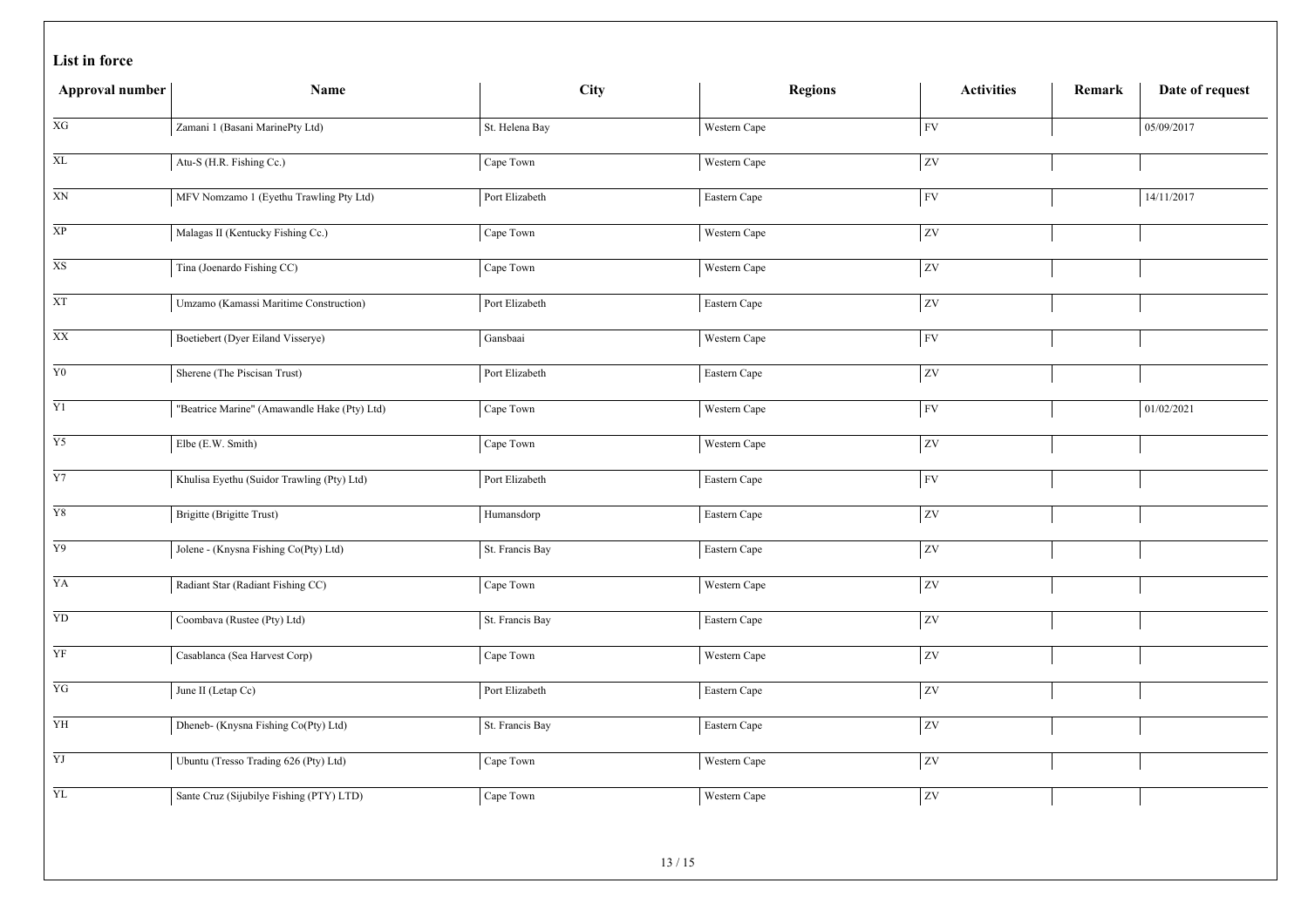|  |  | List in force |
|--|--|---------------|
|--|--|---------------|

| Approval number            | Name                                                         | City            | <b>Regions</b> | <b>Activities</b>        | Remark | Date of request |
|----------------------------|--------------------------------------------------------------|-----------------|----------------|--------------------------|--------|-----------------|
| YM                         | Toralla (Blue Continent Products (Pty) Ltd)                  | Cape Town       | Western Cape   | ${\rm FV}$               |        | 14/02/2016      |
| ${\bf Y}{\bf P}$           | Etosha II (Umphumzi Fishing (PTY) LTD)                       | Port Elizabeth  | Eastern Cape   | ${\it ZV}$               |        |                 |
| <b>YR</b>                  | Tiyalina (Mictel Fishing cc)                                 | Cape Town       | Western Cape   | ${\it ZV}$               |        |                 |
| $\overline{YS}$            | Sea Hunter (Starlight Fishing CC)                            | Cape Town       | Western Cape   | $\overline{\text{ZV}}$   |        | 07/04/2011      |
| YT                         | Dodeka (Siya Phambili (PTY) LTD)                             | Jeffreysbaai    | Eastern Cape   | ${\it ZV}$               |        |                 |
| YV                         | Braveheart (Total Inventions One CC.)                        | Port Elizabeth  | Eastern Cape   | $\overline{\text{ZV}}$   |        |                 |
| $\overline{YW}$            | Santo Mersck - (Western Star Enterprises Fishing (Pty) Ltd.) | St. Francis Bay | Eastern Cape   | ${\rm ZV}$               |        |                 |
| $\overline{YX}$            | Saxon (Saxon Offshore Fishing (Pty) Ltd)                     | Struisbaai      | Western Cape   | $\overline{\text{ZV}}$   |        |                 |
| YY                         | Golden Eagle (Hacky Fishing (Pty) Ltd)                       | Cape Town       | Western Cape   | $\mathbf{Z}\mathbf{V}$   |        |                 |
| $\overline{Z4}$            | Squidder (Squidder Fishing)                                  | Port Elizabeth  | Eastern Cape   | ${\rm ZV}$               |        |                 |
| $\overline{Z7}$            | Sea Lion (Calamari Fishing (Pty) Ltd)                        | Port Elizabeth  | Eastern Cape   | $\overline{\textrm{ZV}}$ |        |                 |
| $\overline{ZA}$            | Ocean Surf (Ocean Trawling of Southern Africa)               | Durban          | KwaZulu-Natal  | ${\rm ZV}$               |        |                 |
| $\ensuremath{\mathsf{ZB}}$ | Zanette (New Heights 371 (Pty) Ltd)                          | Jeffreysbaai    | Eastern Cape   | $ _{\rm ZV}$             |        |                 |
| $\overline{z}$ C           | Scaldis (Buchuberg Marine Harvest)                           | Port Elizabeth  | Eastern Cape   | $\overline{\text{ZV}}$   |        |                 |
| ${\rm ZD}$                 | Rijger (Compmatix Fourteen (Pty) Ltd)                        | Cape Town       | Western Cape   | ${\rm ZV}$               |        |                 |
| ZF                         | Silver Champion (Talhado Fishing Enterprises)                | Port Elizabeth  | Eastern Cape   | ZV                       |        |                 |
| $\overline{ZG}$            | Silver Explorer (Talhado Fishing Enterprises)                | Port Elizabeth  | Eastern Cape   | ${\rm ZV}$               |        |                 |
| $\overline{\mathrm{ZJ}}$   | Jenny (Kishiko Fishing (Pty) Ltd)                            | Port St Francis |                | ${\rm ZV}$               |        |                 |
| ZK                         | Sandile (Blue Continent Products (Pty) Ltd)                  | Cape Town       | Western Cape   | ${\rm ZV}$               |        | 05/08/2015      |
| ${\rm ZM}$                 | Maluti (Aquarius Fishing (Pty) Ltd)                          | Port Elizabeth  | Eastern Cape   | <b>ZV</b>                |        |                 |